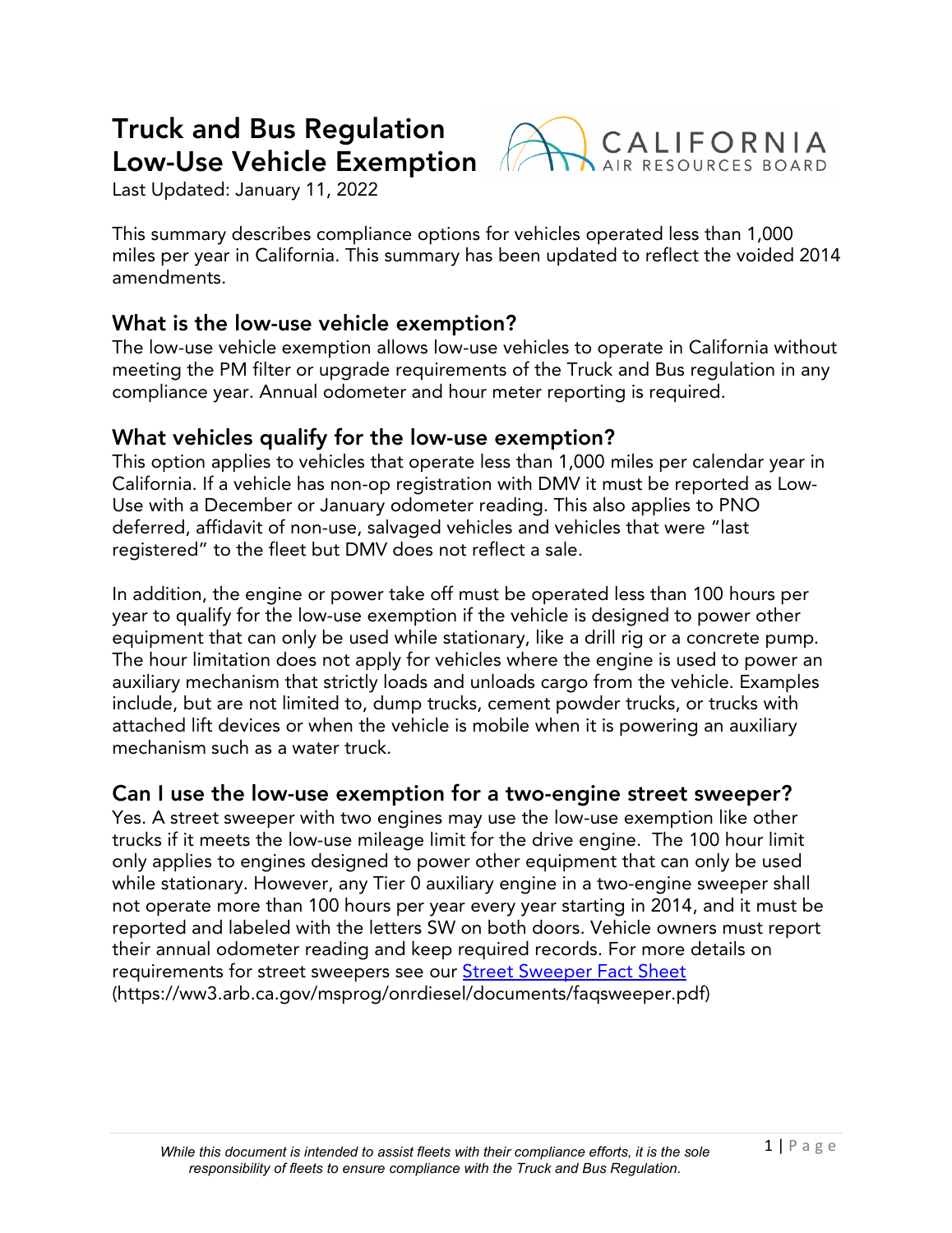## **How do I take advantage of the low-use vehicle exemption?**

 Each January you can designate which trucks will use the low-use exemption for the year. You must report vehicle information, odometer readings, and hour meter readings if applicable by January 31 of the compliance year or within 30 days of purchasing a vehicle. You must also report end of year odometer readings and when the vehicle is sold to demonstrate the vehicle met the mileage limits. You must also keep records of odometer readings, hour meter readings if applicable, vehicle purchases, and sales.

# **I travel in and out of California, how can I qualify for the low-use exemption?**

 Vehicles that travel in and out of California can qualify for the low-use exemption if the usage in California remains below the limits. Owners will need to report odometer readings (and hour meter readings, if applicable) just like other fleets except, at the end of the year, the owner will also need to report total miles/hours operated outside of California. The miles (and hours) operated outside California are subtracted from the total miles/hours operated when determining compliance. Fleet owners must keep documentation of the miles travelled inside and outside California, like International Registration Plan records, fuel tax records, or other documentation.

## **Do I need to keep mileage records if I use a mileage based option like low-use?**

 Yes. Documentation accepted includes Periodic Smoke Inspection Program (PSIP) test results, BIT inspection records, and third party maintenance records. You must also keep mileage records to document travel outside California borders, and emergency miles to support reported miles traveled. Emergency miles records must be one of the following: Contract showing that the company was dispatched as an emergency support vehicle by a local, state, or federal agency, or subcontractors must provide a copy of the contract with the company that is directly dispatched by the public agency along with their contract number or a copy of that contract. If you are requesting to claim the low-use exemption after a gap in compliance for the vehicle, you must provide documentation **prior** to being considered eligible to use the option.

## **How do miles traveled for emergency use count when using the lowuse exemption?**

 Mileage or hours of operation accrued in support of an emergency event does not count towards the usage limits of the low-use exemption. Emergency events include wild fires, floods, and other natural disasters where the vehicle was dispatched by a local, state, or federal agency. Emergency use includes miles travelled to and from an emergency event, and delivery of services or supplies in connection with emergency event. The vehicle owner must report the miles and any hours of vehicle use at an emergency event.